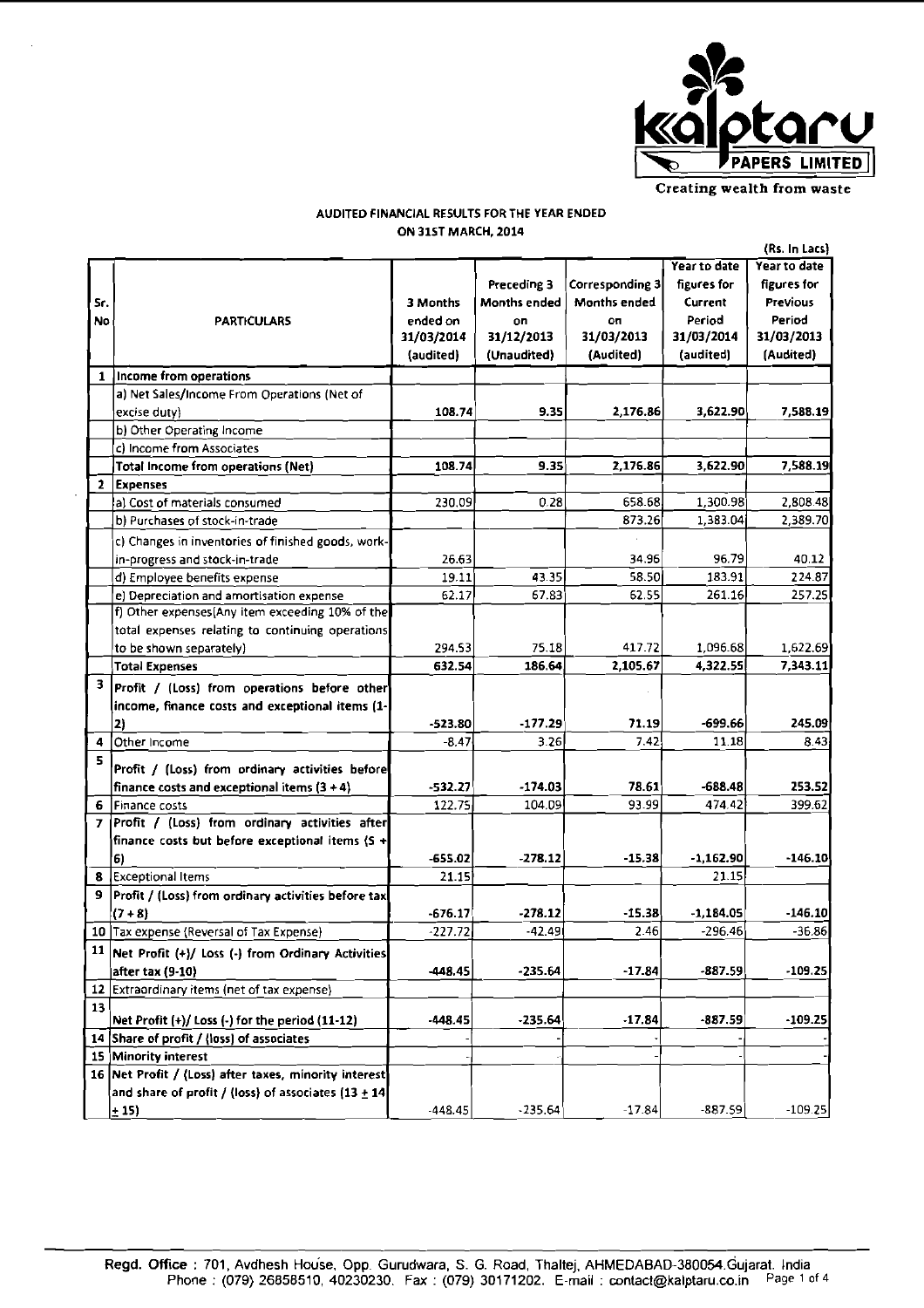

**Creating wealth from waste** 

|                         | 17 Paid-up equity share capital                                                                 |          |         |         |                           |         |
|-------------------------|-------------------------------------------------------------------------------------------------|----------|---------|---------|---------------------------|---------|
|                         | (Face Value of Rs. 10/- each per equity Share)                                                  | 446.81   | 446.81  | 446.81  | 446.81                    | 446.81  |
|                         | 18 Reserve excluding Revaluation Reserves as per                                                |          |         |         |                           |         |
|                         | balance sheet of previous accounting year                                                       |          |         |         |                           |         |
|                         |                                                                                                 |          |         |         |                           |         |
|                         | 19 i Earning per share (before extraordinary items)                                             |          |         |         |                           |         |
|                         | (of Rs. 10/- each) (not annualised):                                                            |          |         |         |                           |         |
|                         | a) Basic                                                                                        | $-10.04$ | $-5.27$ | $-0.40$ | -19.86                    | $-2.45$ |
|                         | b) Diluted                                                                                      | $-10.04$ | $-5.27$ | $-0.40$ | $-19.86$                  | $-2.45$ |
|                         | 19 il Earning per share (after extraordinary items) (of                                         |          |         |         |                           |         |
|                         | Rs. 10/- each) (not annualised):                                                                |          |         |         |                           |         |
|                         | a) Basic                                                                                        | $-10.04$ | $-5.27$ | $-0.40$ | $-19.86$                  | $-2.45$ |
|                         | b) Diluted                                                                                      | $-10.04$ | $-5.27$ | $-0.40$ | $-19.86$                  | $-2.45$ |
| А                       | <b>PARTICULARS OF SHAREHOLDING</b>                                                              |          |         |         |                           |         |
| 1                       | <b>Public Shareholding</b>                                                                      |          |         |         |                           |         |
|                         | - Number of Equity Shares                                                                       | 1783955  | 1812434 | 1812434 | 1783955                   | 1812434 |
|                         | - Percentage of Shareholding                                                                    | 39.93%   | 40.56%  | 40.56%  | 39.93%                    | 40.56%  |
|                         |                                                                                                 |          |         |         |                           |         |
|                         |                                                                                                 |          |         |         |                           |         |
| $\overline{\mathbf{z}}$ | Promoters and promoter group Shareholding                                                       |          |         |         |                           |         |
|                         | a) Pledged/Encumbered                                                                           | Nil      | Nil     | Nil     | Nil                       | Nil     |
|                         | - Number of Equity Shares                                                                       | Nil      | Nil     | Nil     | Nil                       | Nil     |
|                         | - Percentage of Shares (as a % of the total                                                     |          |         |         |                           |         |
|                         | shareholding of promoter & promoter group)                                                      | Nil      | Nil     | Nil     | Nil                       | Nil     |
|                         | - Percentage of Shares (as a % of the total share)                                              |          |         |         |                           |         |
|                         | capital of the company)                                                                         | Nil      | Nil     | Nil     | Nil                       | Nil     |
|                         | b) Non-encumbered                                                                               |          |         |         |                           |         |
|                         | - Number of Equity Shares                                                                       | 2684165  | 2655686 | 2655686 | 2684165                   | 2655686 |
|                         | - Percentage of Shares (as a % of the total                                                     |          |         |         |                           |         |
|                         |                                                                                                 | 100.00%  | 100.00% | 100.00% | 100.00%                   | 100.00% |
|                         | shareholding of promoter & promoter group)<br>- Percentage of Shares (as a % of the total share | 60.07%   | 59.44%  | 59.44%  | 60.07%                    | 59.44%  |
| B                       | <b>INVESTOR COMPLAINTS</b>                                                                      |          |         |         | 3 months ended 31/03/2014 |         |
|                         | Pending at the beginning of the quarter                                                         |          |         |         | <b>NIL</b>                |         |
|                         | Received during the quarter                                                                     |          |         |         | <b>NIL</b>                |         |
|                         | Disposed of during the quarter                                                                  |          |         |         | <b>NIL</b>                |         |
|                         | Remaining unresolved at the end of the quarter                                                  |          |         |         | <b>NIL</b>                |         |